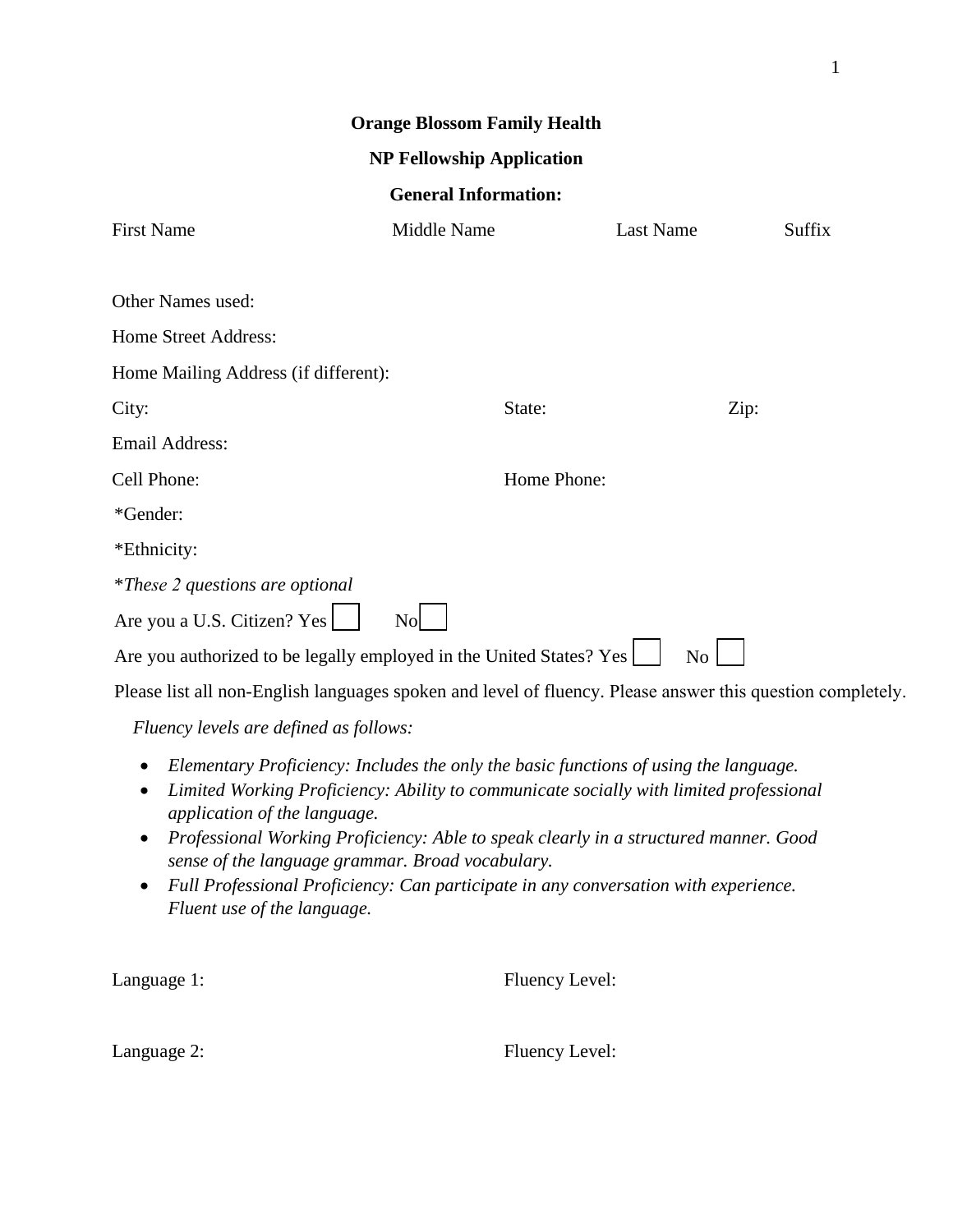Language 3: Fluency Level:

| Are you a Family Nurse Practitioner? Yes: $\begin{vmatrix} \cdot & \cdot & \cdot \\ \cdot & \cdot & \cdot \\ \cdot & \cdot & \cdot \end{vmatrix}$ |                |
|---------------------------------------------------------------------------------------------------------------------------------------------------|----------------|
| Are you certified as a Family NP? Yes: Date:                                                                                                      | $\mathbf{No:}$ |
| Name of certifying organization:                                                                                                                  |                |

# **Education:**

 $\overline{\phantom{a}}$ 

List undergraduate, graduate and additional professional education below. 1. Education Type: Degree(s) Earned: Institution Name: Institution Address: City: State: Zip: Country: Dates attended: From: To: 2. Education Type: Degree(s) Earned: Institution Name: Institution Address: City: State: Zip: Country: Dates attended: From: To: 3. Education Type: Degree(s) Earned: Institution Name: Institution Address: City: State: Zip: Country: Dates attended: From: To: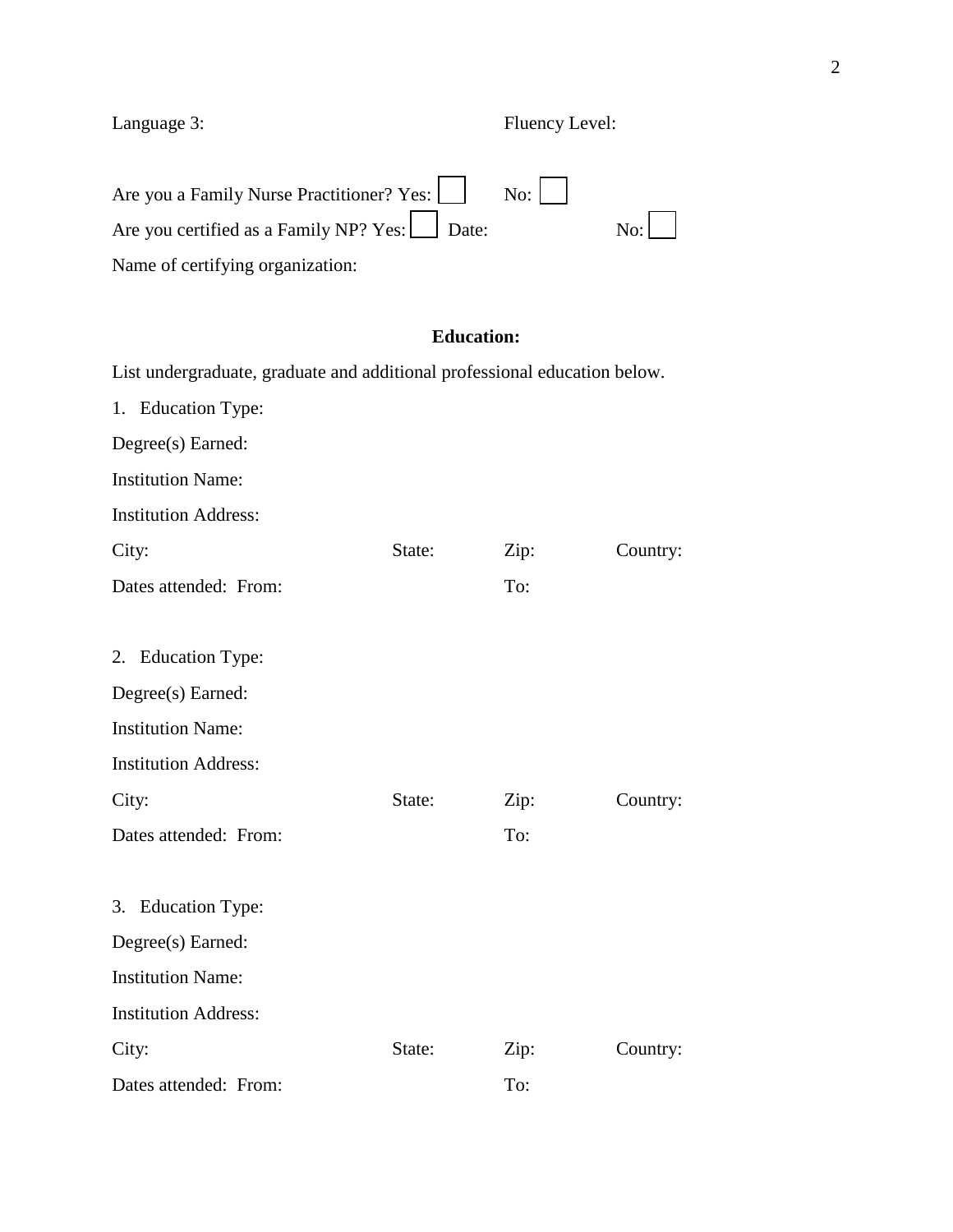| 4. Education Type:          |        |      |          |
|-----------------------------|--------|------|----------|
| $Degree(s)$ Earned:         |        |      |          |
| <b>Institution Name:</b>    |        |      |          |
| <b>Institution Address:</b> |        |      |          |
| City:                       | State: | Zip: | Country: |
| Dates attended: From:       |        | To:  |          |

#### **Professional References**

### **Instructions:**

Please list the names and contact information of references, based upon the definitions below:

- *1. NP Program Director graduate program*
- *2. Clinical Preceptor*
- *3. Professional Reference preferably a current or former manager*

*Please submit one reference for each reference type. If you are unable to submit one of these types of references, please explain:* 

All letters of recommendation MUST:

*Be on official letterhead from the reference's institution Contain a signature from the person submitting the reference* 

## **Professional Reference #1**

| Reference Type:           |        |                       |
|---------------------------|--------|-----------------------|
| Name:                     |        |                       |
| Institution/Relationship: |        |                       |
| Email:                    |        | <b>Contact Phone:</b> |
| Address:                  |        |                       |
| City:                     | State: | Zip:                  |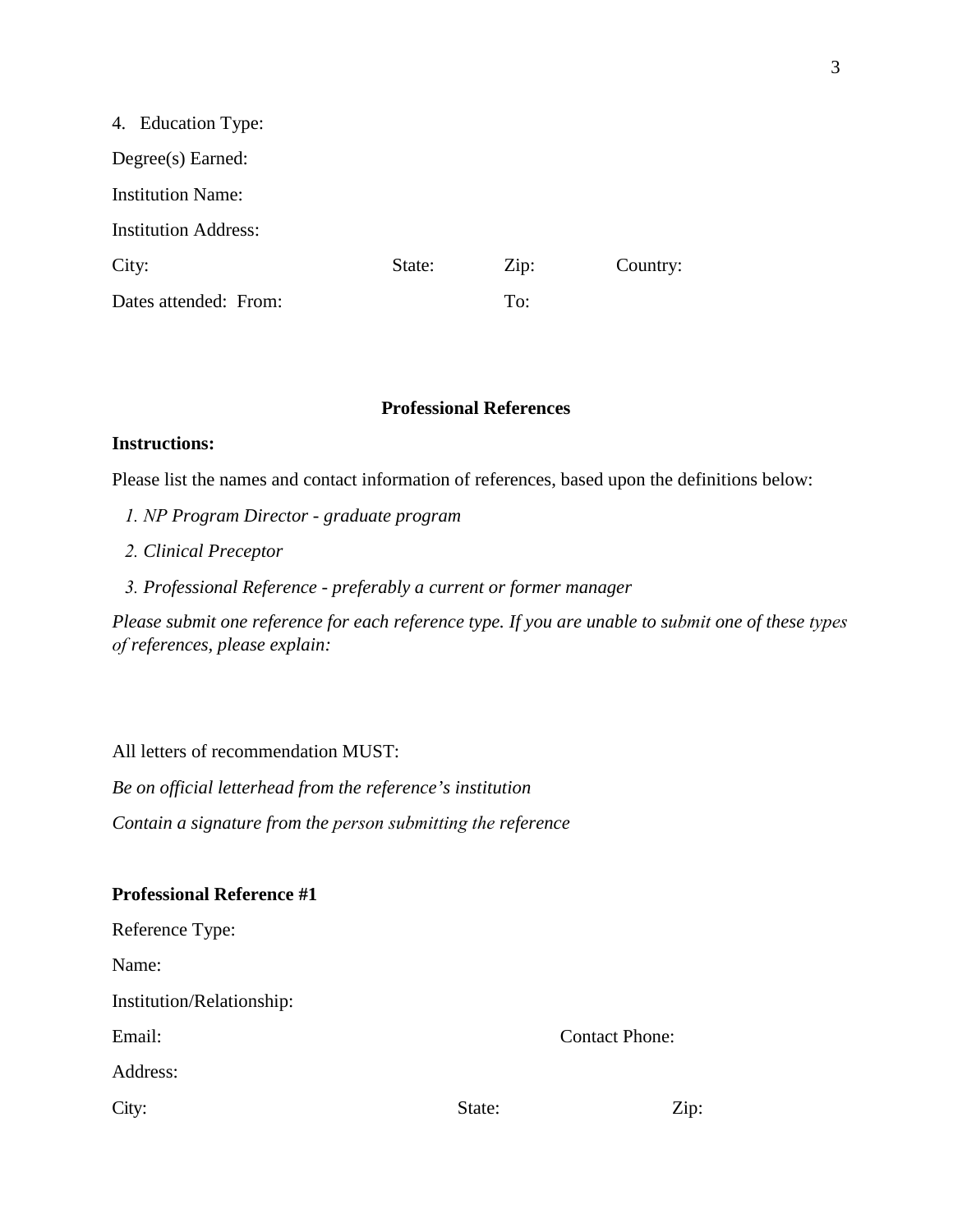| <b>Professional Reference #2</b>                              |        |                       |  |
|---------------------------------------------------------------|--------|-----------------------|--|
| Reference Type:                                               |        |                       |  |
| Name:                                                         |        |                       |  |
| Institution/Relationship:                                     |        |                       |  |
| Email:                                                        |        | <b>Contact Phone:</b> |  |
| Address:                                                      |        |                       |  |
| City:                                                         | State: | Zip:                  |  |
|                                                               |        |                       |  |
| <b>Professional Reference #3</b>                              |        |                       |  |
| Reference Type:                                               |        |                       |  |
| Name:                                                         |        |                       |  |
| Institution/Relationship:                                     |        |                       |  |
| Email:                                                        |        | <b>Contact Phone:</b> |  |
| Address:                                                      |        |                       |  |
| City:                                                         | State: | Zip:                  |  |
|                                                               |        |                       |  |
| Note: letters can be mailed directly to the Program Director: |        |                       |  |

Dr. Josie Weiss, NP Fellowship Director

Phone contact: 407-428-5751, ext. 1530 (work) 863-447-0119 (cell)

Orange Blossom Family Health 4426 Old Winter Garden Rd.

Orlando, FL 32811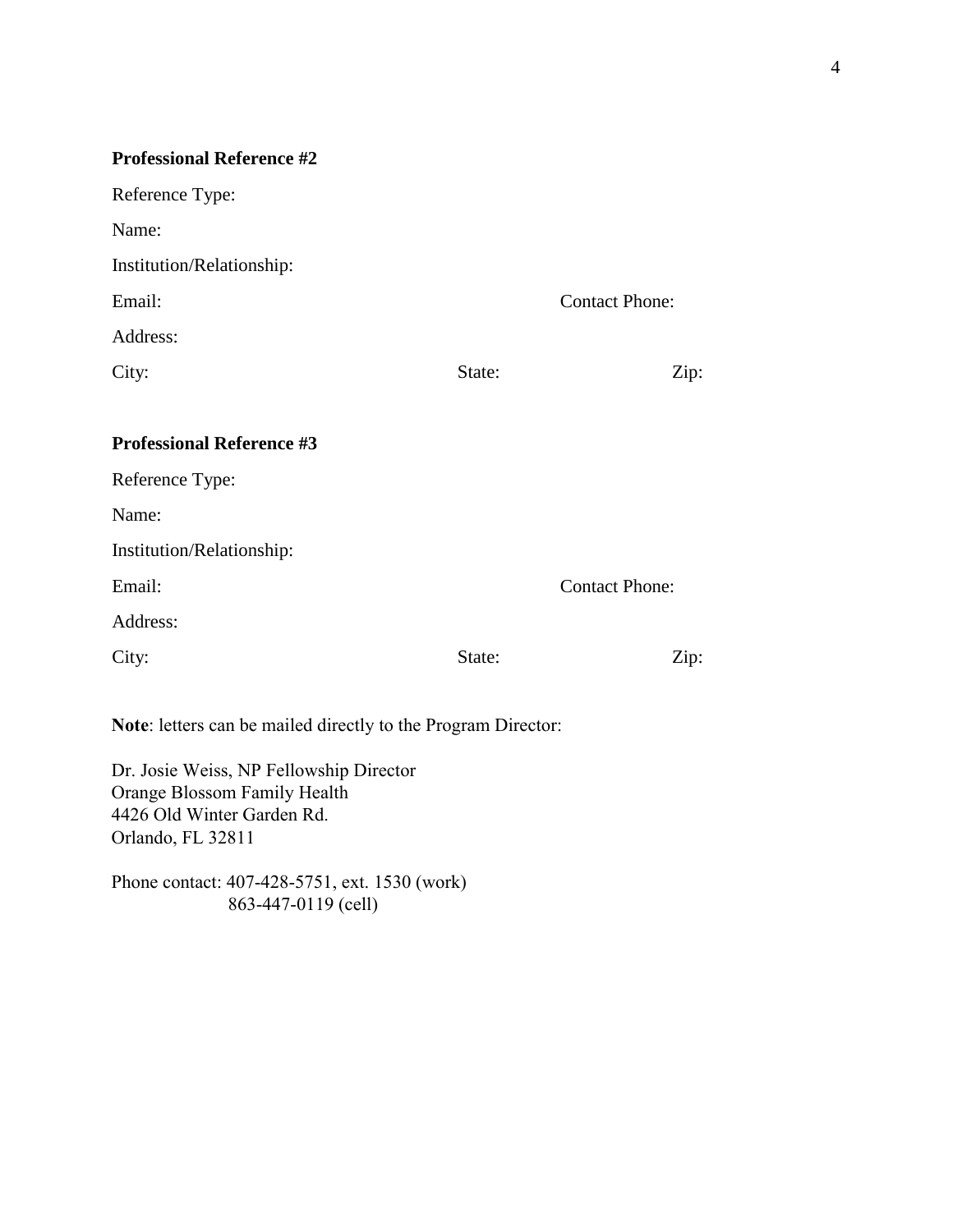## **Essay Questions:**

Please answer the following three questions limiting each response to 250 words or less. This is an opportunity to explain your specific qualifications and motivation for choosing this program.

1. What personal, professional, educational and clinical experiences led you to your decision to become a nurse practitioner?

2. What roles do integrity, teamwork and flexibility play in being a nurse practitioner within a fellowship?

CONTINUED ON NEXT PAGE